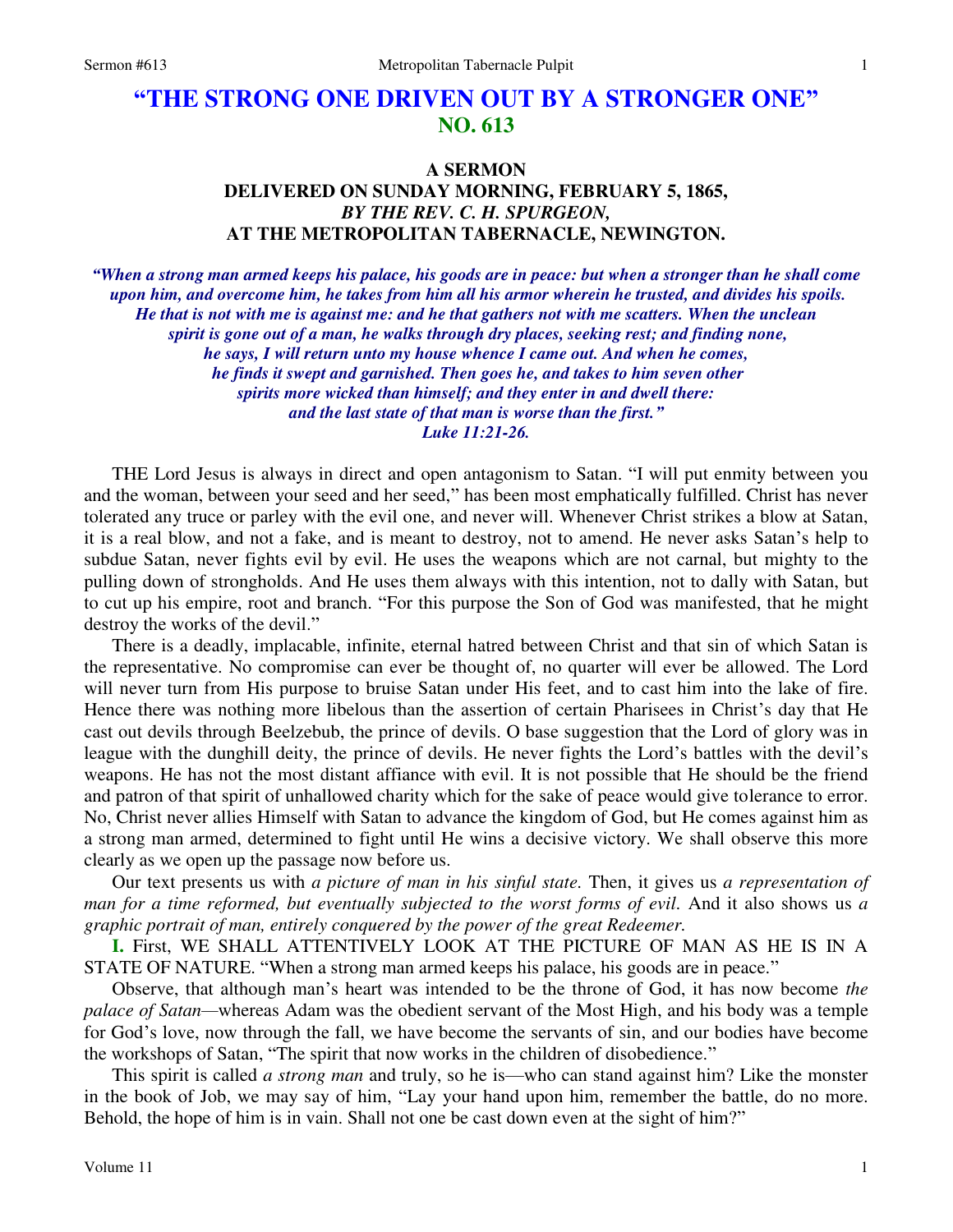Though a thousand Philistines are smitten hip and thigh with a great slaughter by Samson, the avenger of Israel, yet the strong man falls a victim to the stronger fiend. That mighty hero, though he could rend a lion, was no match for the lion of the pit who overcame him to his shame and hurt. Solomon, the wisest of men, was outwitted by Satan, for his heart was led astray by the arch-tempter. Even he who was the sire of men was overthrown by this dread enemy in the early days of innocence and happiness.

He is so strong that, if all of us should combine against him, Satan would laugh at us as Leviathan laughs at the shaking of the spear. Strong he is, not simply as possessing force, but in the sense of cunning. He knows how to adapt his temptations to our besetting sins. He discovers fitting times in which to assail us. He understands that there is a time when kings go forth to battle, and he is ever ready for the fight. He is a good swordsman, he knows every cut, and guard, and thrust, and parry, and he knows our weak places, and the joints in our harness.

Christians who have ever stood foot to foot with him will give him credit for this—that he is strong indeed. And unbelievers, who have at any time sought to resist his power in their own strength, have soon been made to feel that their strength was perfect weakness. He is a strong man with a vengeance. Oh, Christian! well is it for you that there is a stronger than he—the might of Satan would crush you to your ruin if it were not that the almightiness of Christ comes in to the rescue.

 It is said of this strong man, moreover, that he is *armed*. Truly, the prince of the power of the air is never without weapons. His principal weapon is *the lie.* The sword of God's Spirit is the truth, but the sword of the evil spirit is the lie. It was by falsehood that he overthrew our race at first, and despoiled us of perfection, and it is with continued falsehoods, of which the lie is both the forger and the user, that he continues to destroy the souls of men.

 He will sometimes tell the sinner that he is too young to think of death and of eternal things. And when this weapon fails, he will assure him that it is too late, for the day of grace is over.

> *"He feeds our hopes with airy dreams, Or kills with slavish fear. And holds us still in wide extremes, Presumption, or despair.*

*"Now he persuades, 'How easy 'tis To walk the road to heaven!' Then he swells our sins, and cries, 'They cannot be forgiven.'*

*"Thus he supports his cruel throne By mischief and deceit, And drags the sons of Adam down To darkness and the pit."*

 He has a way of making the worse appear the better reason. He can put bitter for sweet and sweet for bitter—make men believe that it is to their own advantage to do that which is causing their everlasting ruin. He can make men carry coals of fire in their bosoms, and dream that they shall not be burned. He can make them dance upon the brink of hell as though they were on the verge of heaven. Alas! fools that we are, how readily do his lies prevail against us!

 Then, he has the well-feathered arrows of pleasure. The strong man is armed with the lusts of the flesh. Dainty dalliances he offers to some—overflowing cups that sparkle to the eye he presents for others. Glittering wealth he gives to the avaricious, and the trump of fame and all the smoke of applause he promises to others.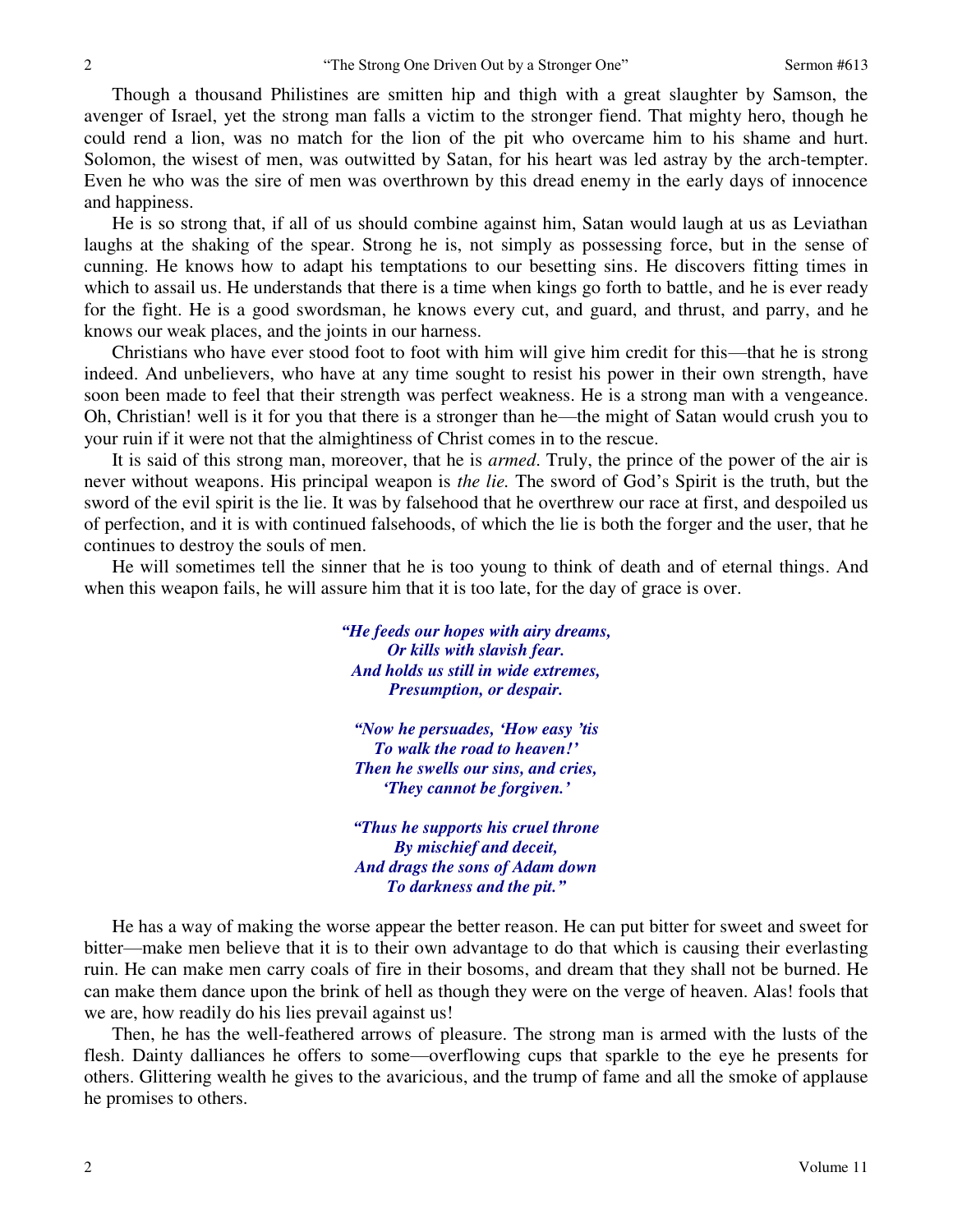Weapons! Why, I cannot attempt to mention all the war-like implements of the prince of the power of the air. He can hurl fiery darts as thick as hail. His breath kindles coals and a flame goes out of his mouth. When he raises himself up, the mighty are afraid. Bunyan's half-inspired imagination pictured him thus, "Now the monster was hideous to behold. He was clothed with scales like a fish (and they are his pride). He had wings like a dragon, feet like a bear, and out of his belly came fire and smoke, and his mouth was as the mouth of a lion." He is well armed at every point, and he knows how to arm his slave—the sinner, too. He will plate him from head to foot with mail, and put weapons into his hand, against which the puny might of Gospel ministers and of human conscience can never prevail.

Then, we are told that he wears *armor*—for we read that the stronger warrior, "takes from him all his armor wherein he trusted." Certain it is, the evil spirit is well informed in that which is proof against all terrestrial steel. Prejudice, ignorance, evil education—all these are chain-armor with which Satan girds himself. A hard heart is the impenetrable breastplate which this evil spirit wears. A seared conscience becomes to him like greaves of brass. Habitude in sin is a helmet of iron.

We know some who, through a long period of years, have harbored within them an evil spirit which seems to have no joints in its harness at all. It were as easy to draw blood from granite as to reach some men's hearts—the demon who possesses them is not to be wounded by our artillery. "His scales are his pride, shut up together as with a close seal. His heart is as firm as a stone; yea, as hard as a piece of the nether millstone."

We have preached at such men, prayed for them, spoken sharply, spoken tenderly, assaulted them from every quarter, wooed them with love divine, thundered at them with the judgments of God, and with the terrors of His law, but the strong man is so completely mailed that as yet we have made no impression upon him whatever. When we have smitten him with such a blow that he seemed to reel, yet the armor has been thick enough to save him from a deadly wound. "The sword of him who strikes at him cannot hold; the spear, the dart, nor the habergeon. He esteems iron as straw, and brass as rotten wood. The arrow cannot make him flee; sling-stones are turned with him into stubble. The flakes of his flesh are joined together: they are firm in themselves; they cannot be moved."

 Notice, again, this strong man—besides being armed, and plated with armor, is very *watchful*. It is said, *"He keeps his palace."* He keeps it like the faithful warden who with ceaseless tramp and sleepless eye holds watch upon the castle wall. He does not put on the armor to sleep in it. You may find sleeping saints, but never sleeping devils. The restless activity of fallen angels is something awful to contemplate, "They rest not day nor night"—but like ravenous lions go about seeking their prey.

 When Satan enters a man's heart, he takes care to watch whenever there is the slightest chance of the truth coming in and driving him from his throne. He puts a double guard on the person when he is under the sound of the Word. He will let you go to those places where the minister never attacks the conscience and never cries aloud against sin, for he feels that there his kingdom is not assailed. But wherever the true gospel is preached, and preached with divine power, hosts of devils are sure to gather, "Because," says Satan, "there is danger to my dominions now. I will set a double garrison to protect my citadel against the attack of God's truth."

 Beware, O saints, when the Lord the Holy Spirit is working, for the great enemy is certain to be doubly active at such seasons. He keeps his goods. How would I delight to catch him unawares, but this leviathan is not to be taken with a hook, nor is his jaw to be bored through with a thorn. We may drop a warning to the sinner here, we may speak the passing word of exhortation there, we may stand in the corner of yonder street and declare salvation, or we may occupy the pulpit in Jesus' name, we may use all the means which ingenuity can devise, but Satan is always as prompt as we are, having his unclean birds always ready to carry away any seeds that may be scattered upon the soil.

 While men sleep, he sows tares, but he never slumbers himself. As Hugh Latimer used to say, he is the most industrious bishop in England. Other bishops may neglect their dioceses, but Satan, never. He is always making visitations, and going from place to place upon his evil business to watch after his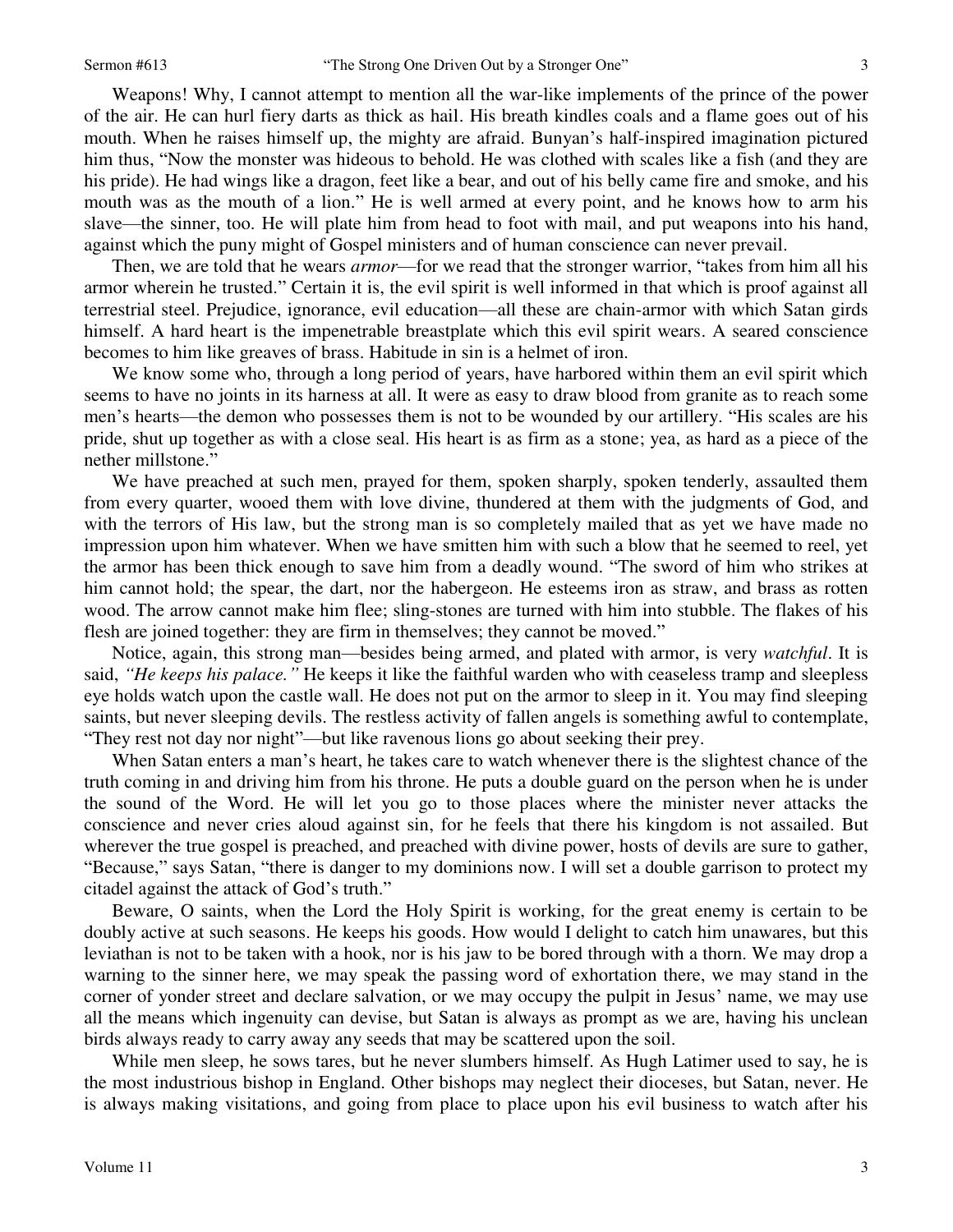black sheep. The sinner's heart must be carried away by storm if it be ever taken, for there is no hope of taking the evil spirit by surprise.

We have in the text a good reason given why Satan thus watches over the man whose heart he inhabits, because he considers the man to be *his property*, "He keeps *his goods."* They are not his in justice. Whatever goods there are in the house of manhood must belong to God who built the house, and who intended to tenant it. But Satan makes up a claim and calls everything in the man *his goods*. The man's memory, he makes a storehouse for ill words and bad songs. The man's judgment, he perverts so that the scales and weights are false. The man's love, he sets on fire with coals of hell, and his imagination, he dazzles with foul delusions. All the powers of the man, Satan claims, "I will have his mouth, he shall swear for me. I will have his eyes, they shall wander after vanity. I will have his feet, they shall take him to the place of sinful amusement. I will have his hands, he shall work for me and be my slave." The heart is hard and the conscience stupefied, and therefore,

> *"Sin like a raging tyrant sits Upon his flinty throne, And all that's good is crushed to death, Beneath this heart of stone."*

He claims the whole man to be his own, and it is amazing how readily his claim is allowed. Men fancy music in the chains with which Satan binds them, and hug the fetters which he hangs upon them. Men cheerfully obey the prince of darkness, and yet it is hard, ah, hard indeed, to bring the followers of Jesus to yield up their members in full obedience to the sweet Prince of Peace.

 Nor is this all. Satan not only claims possession, but he claims *sovereignty.* You perceive it is said, "his *palace."* A palace is usually the abode of a king*,* so Satan considers himself a great king when he dwells in the human heart. Divine sovereignty has always been the great target of Satan's attacks, because he aspires to set up his own infernal sovereignty. His sway over men is imperial, and his government despotic.

When he takes possession of the human heart, he says to his servant, "Go," and he goes, and to his captive, "Do this," and he does it. He will not be regulated and ruled by reason, but he will have his own will obeyed in all its madness of rebellion. His declaration is made in slavish imitation of the great God. "Cannot I do as I will with my own?" "I am, and there is none beside me." To what extravagances of sovereignty will not Satan go with men! He will allure them to drunkenness, nor is that enough, he will hurry them into delirium tremens. He will drive them out of their senses and urge them to lay violent hands upon themselves—nay, he often covers his victims with their own blood shed by themselves.

 An old preacher took for his text, "When the devils entered into the swine, the whole herd ran violently down a steep place into the sea, and perished in the waters." One of his points was, "The devil drives his hogs to a bad market." And there is much truth in the rough assertion. When he gets into men, there is no telling where they will go.

 Another point was, "They run hard whom the devil drives." Unto what extremities of drunken folly, cruelty, and self-injury will not men go when once Satan gains possession of them? Like Baal's priests, they are cutting themselves with knives. Like the Gadarene demoniac dwelling in tombs, and wearing no clothes. Like the child in the gospel, sometimes cast into the fire and then into the water—such are men when the devil rules them. No king could ever walk in his palace and say, "All this is mine," with such pride as Satan when he walks through the heart of man. He can boastingly cry, "This man will fall down and worship me, he will sacrifice his comfort, his very life to me. He will drain my cups and not refuse the poison in the dregs. He will go upon my service and not ask me whether death is to be the everlasting wages."

Oh! that God had such willing servants, such joyful martyrs as those who obey the devil! You may see the devil's martyrs in every gin palace—ragged, haggard, and diseased. You may see them in the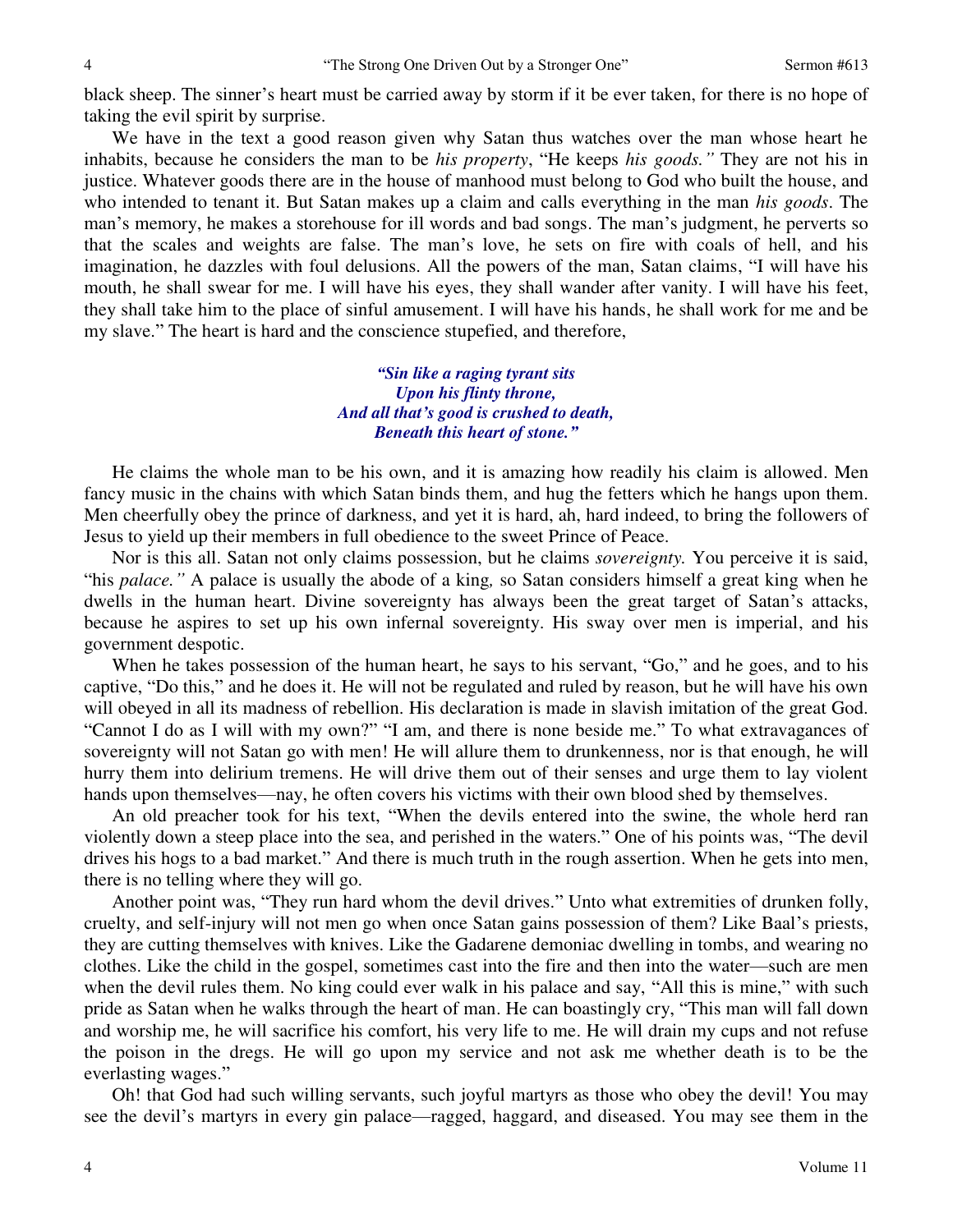early morning, shivering till the time shall come when they shall drink another dram of hell-draught. You may see them in every moonlit street, waiting in the cold, damp mists of night to be offered up upon his altar to prostitute both body and soul to his unhallowed worship. You may see them in every hospital, rotting into their graves—their bones full of disease, and their very blood polluted with a filthy taint of loathsomeness. You may see them, I say, all eager to sacrifice soul and body as a whole burnt offering to be wholly consumed by the infernal fire, that they may serve Satan with their whole heart. Oh! that we were half as faithful to God as the devil's servants are to him. The heart is well called Apollyon's palace, for he reigns with absolute dominion there. O eternal God, drive him out.

 I must not leave this picture until you have observed that it is said, "While he keeps his palace, *his goods are in peace."* This is the most fearful sign in the whole affair. The man is quite undisturbed conscience does not prick him—why should it? God does not alarm him—who is God, that he should obey His voice? Thoughts of hell never disturb him. "Peace, peace," says Satan, "it is well with you now—leave these fantasies to those who believe in them." The wrath of God, which abides on him, never frets him. When men are mortifying, they feel no pain in the mortified member. Men who are stupefied with opium may be naked, but they are not cold. They may have empty stomachs, but they are not hungry. They may be diseased in body, but they do not feel the torment. They are drunken and know not their misery.

 And so it is with the most of carnal men—nothing awakens them. The sermon is listened to, with a remark upon the style of the speaker, but the truth is neglected. A judgment comes—the funeral bell tolls—a tear or two may be shed, but they are soon wiped away, and the man goes his way, like "the dog to his vomit, and the sow that was washed to her wallowing in the mire."

"I know nothing of what it is to be troubled in conscience," says one. "I am quite easy—I am as jolly as the days are long." I dare say you are—I wish you were not. If you were dissatisfied with your old master, there would be some hope that you would leave him and return to your Father's house, but so long as you are content with the world, and with the prince who governs it, you will go on, on, on, to your own destruction.

 Satan does with men as the sirens are fabled to have done with mariners. They sat upon the rocks and chanted songs so harmonious that no mariner, who once caught the sound, could ever resist the impulse to steer his ship towards them, so each vessel voyaging that way was wrecked upon the rocks through their disastrous, but enchanting strain.

 Such is Satan's voice—he lures to eternal ruin with the sweetest strains of infernal songs. He can play sonatas so inimitably enchanting in their harmony that it is not in poor mortal flesh and blood, unaided by the Spirit of God, to stand against their thrilling witchery. This is the melodious note, "Peace, peace, peace, peace." O sinner, if you were not a fool, you would stop up your ears to this treacherous lay. Forever blessed is that sovereign grace which has saved us from the enchantments of this destroyer.

The tenant of the heart is called, *"an unclean spirit."* He is unclean, notwithstanding all the peace he gives you. I pray you not flatter yourself to the contrary. He is ever the same, unchanged, unchangeable. Perhaps you tell me that you are not subject to any uncleanness. You say you do not drink nor swear, nor lie. But remember, it is unclean to be unreconciled to God. It is unclean to be a stranger to Christ. It is unclean to disobey God who created you. And above all, it is unclean not to love the Redeemer whose most precious blood has delivered His people from their sins. At his best the devil is no better than a devil, and the heart in which he dwells is no better than a den for a traitor to hide in.

 Thus I have given you an outline interpretation of the text—it would need much time to fill up and bring out the whole of its meaning.

**II.** Now let us notice THE PARTIAL REFORMATION HERE DESCRIBED, "When the unclean spirit is gone out of a man, he walks through dry places, seeking rest; and finding none, he says, I will return unto my house whence I came out. And when he comes, he finds it swept and garnished. Then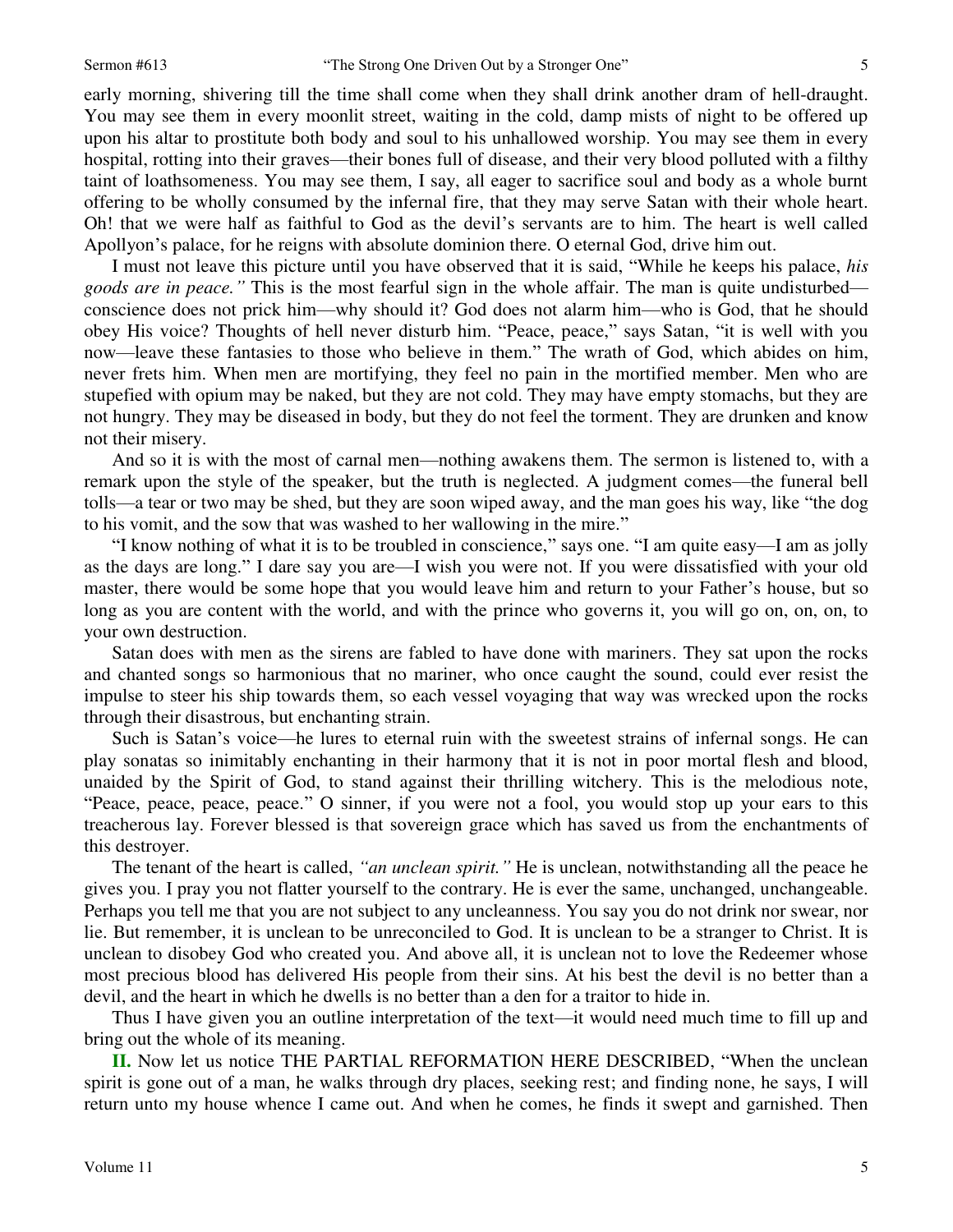goes he, and takes to him seven other spirits more wicked than himself; and they enter in, and dwell there: and the last state of that man is worse than the first."

 Observe then that in the case before us *the unclean spirit goes out of his own free will.* He is not turned out—there is no conflict—the house still remains his own property, for it is written at the end of the twenty-fourth verse, "I will return unto *my house* whence I came out." He retires from his palace of his own free will, intending to return at his leisure or pleasure.

 There are some persons who appear to be converted who think they are so and therefore make a profession, and are cheerfully received into the Christian church because their outward life gives evidence of a very great and remarkable change. I could now picture some who, to my great grief, come under my tearful observation, some who were once with us, but have long since arrived at the last end, which was "worse than the first."

When the unclean spirit goes out of a man, he becomes quite different from what he used to be. Very likely the shop that was open on the Sunday is now shut up. He turns his footsteps to the place where God's people meet for worship. He begins to pray, even sets up family prayer. He attends prayer meetings, feels some sort of enjoyment in the excitement of religion. He goes where the saints go, and to a great extent in life, he acts as they act. The unclean spirit is fairly gone out of the man, and he is another man, though not a new creature in Christ Jesus.

 But I have said there was no struggle about it. It was on a sudden that the spirit went out, and the man jumped into religion. There was no repentance, no conviction, no struggling against depravity, no weeping before the Lord in prayer, and no looking up to the crucified Savior and reading pardon in His wounds. No agonizing struggle after holiness, no wrestling with evil—joy came on a sudden, and the man thought himself saved. The man was a sinner yesterday, and he appears to be a saint today nobody knows how. You talk to him about the work of the Spirit in his soul, convincing him of sin, breaking him with the hammer of the law, or by the power of the cross, pounding him in pieces, compelling him to feel that his righteousness is filthy rags. He does not understand you. The unclean spirit is gone out of the man and that is all.

Why does the evil spirit leave a man for a time? Has he not some hellish purpose in view? Certainly he has. I think it is often because he feels if he does not go out, he will be driven out, and he thinks that by giving way for a time he will satisfy the conscience till he gets it lulled to sleep faster than ever. Thus, he will stoop to conquer, retreat to draw his opponent into an ill position. Allow his throne to shake so that he may reestablish his dominion permanently. Moreover, he thinks that by letting the man indulge in a little religion for a time, and then turn aside from it, he will make him permanently skeptical so that he will hold him fast by the iron chain of infidelity, and drag him down to hell with that hook in his jaws.

 Now, after a time it appears that *the evil spirit returned.* He could find no rest for himself except in the hearts of the wicked, and therefore he came back. There is no opposition to his entrance, the door is not locked, or if it is, he has the key. He comes in, there is no tenant, no man in possession—no other proprietor. He looks around and cries, "Here is my house. I left it when I took my walks abroad, and I have come back, and here it is ready for me."

 In due time, the devil comes back to those persons who are reformed, but not renewed—who are changed, but not made new creatures in Christ Jesus. But what does the devil see? First of all, he sees the place to be *empty.* If it had been full, he could not have entered again. If Jesus Christ had been at the door, there would have been a very terrible struggle for a little time, but it would have ended in Satan being driven away in disgrace. But it is empty, and therefore he quietly resumes his sway.

 The devil shouts his, "Halloo!" and there is an echo through every room, but no intruder appears. "Is Christ here?" No answer. He goes outside and he looks at the lintel, for Christ's mark is sure to be there if Jesus is within. "No mark of blood on the post. Christ is not here," he says. "It is empty. I will make myself at home," for if Jesus had been there, though He had been hidden in a closet, yet when He came out He would claim possession, and drive out the traitor and say, "Be gone. This is no place for you. I

Volume 11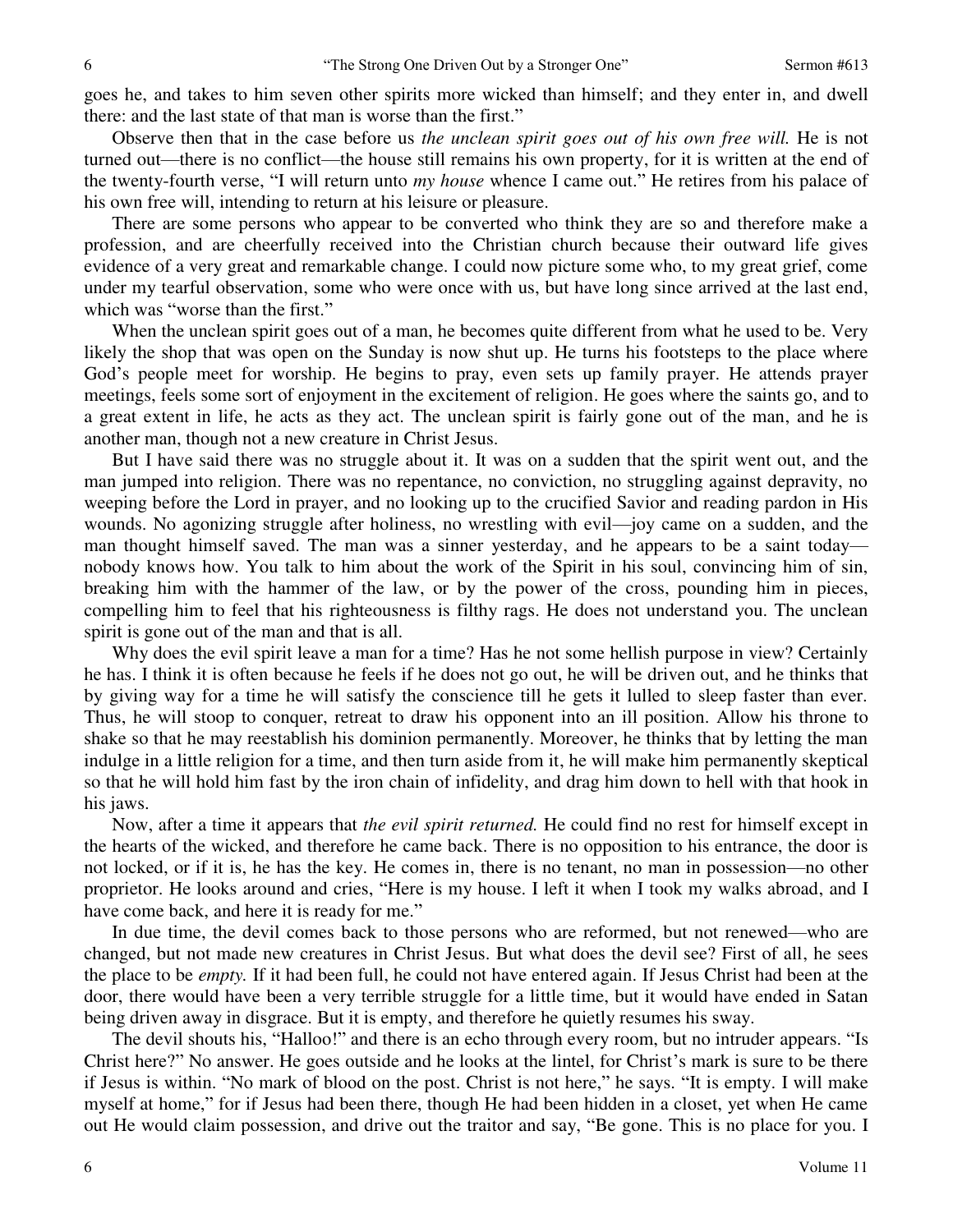have bought it with My blood, and I mean to possess it forever." But it is empty, and so Satan fills it with stores of evil.

 The next thing the fiend notices is that it is *swept*—as one says, "Swept, but never *washed."* Sweeping takes away the loose dirt, washing takes away all the filth. O to be washed in Jesus' blood! Here is a man whose house is swept—the loose sins are gone. He is not a drunkard, there is a pledge over the mantelpiece. He is no longer lustful—he hates that sin—or says he does, which is as much as the devil wants him to do. The place is swept so tidy, so neat, you would not know him to be the same man as he used to be. And he himself is so proud to think he has got his house so clean, and he stands up at the threshold as he meets the devil with a, "Good morning," and he says "I am not as other men are, I am neither an extortioner, nor a drunkard. nor even as that Christian over yonder, who is not half what he ought to be—nor a fraction as consistent as I am."

And as the devil looks round and finds the place swept, he finds it *garnished* too. The man has bought some pictures—he has not real faith, but he has a fine picture of it over the fireplace. He has no love to the cross of Christ, but he has a very handsome crucifix hanging on the wall. He has no graces of the Spirit, but he has a fine vase of flowers on the table—of other people's experiences, and other people's graces, and they smell tolerably sweet. There is a fireplace without fire, but there is one of the handsomest ornaments for the fireplace that was ever bought for money. It is swept and garnished.

Oh! the garnished people I have met with!—garnished sometimes with almsgiving, at other times with long-winded prayers, garnished with the profession of zeal, and the pretense of reverence! You will find a zealous Protestant—oh! so zealous—who would go into fits at the sign of a cross, and yet will commit fornication. Do you think such a case impossible? I know such a case. You find persons shocked because another boiled a teakettle on a Sunday, or insured his life, or assisted at a bazaar, who will cheat and draw the eye teeth out of an orphan child, if they could get a sixpence by it. They are swept and garnished. Walk in, ladies and gentlemen. Did you ever see a house so delightfully furnished as this? How elegant—how tasteful! Just so. But men may be damned tastefully, and go to hell respectably, just as well as they can in a vulgar and debauched fashion.

You see the whole, how it ends. Satan is very pleased to find the place as it is, and thinking that this is too good for one, he goes abroad and asks in seven of his friends, worse than himself—for some devils are worse than others. And they come in and hold high holiday in the man's soul.

What do we mean by that? Why, we mean that such persons do really become more wicked, more hardened, more ungodly than they were before they professed to be Christians. It is really a shocking thing that if you want to find a thoroughbred, out-and-out transgressor, you must find one who once made a profession of religion. When Satan wants a servant who will do anything and ask no questions, who will swallow camels as well as gnats, he finds one who once stood high in the Christian church. If he can find one who used to sing Christ's song, that is the throat to sing the devil's song. If he can find one who once sat at the sacramental table, he will say, "This is the man to sit at the head of my banquets, and conduct my feasts for me."

These renegades, these traitors, these Ahithophels, these Judases, these men who have known the truth and have been once in a manner enlightened and have tasted of the heavenly gifts and the powers of the world to come in a certain sense—and yet fall away—these become like salt that is neither fit for the land nor yet for the dunghill—even men cast them out. They are henceforth trees twice dead, plucked up by the roots—wandering stars for whom is reserved the blackness of darkness forever.

 Have I any such in this place, any who were once swept and garnished, into whom Satan has returned? My friend, from my soul I pity you. What will be your portion? No common hell will be yours. Remember, there are reserved places in the pit, and those are reserved for such as you are. Read the letter of Jude, and you will there find that there are some for whom are *reserved*, "the blackness of darkness forever."

 That is your case, and this will be the aggravation of it—you sat at the Master's table and you must now drink the cup of fire. You preached in Christ's courts, but you must now give forth a sorrowful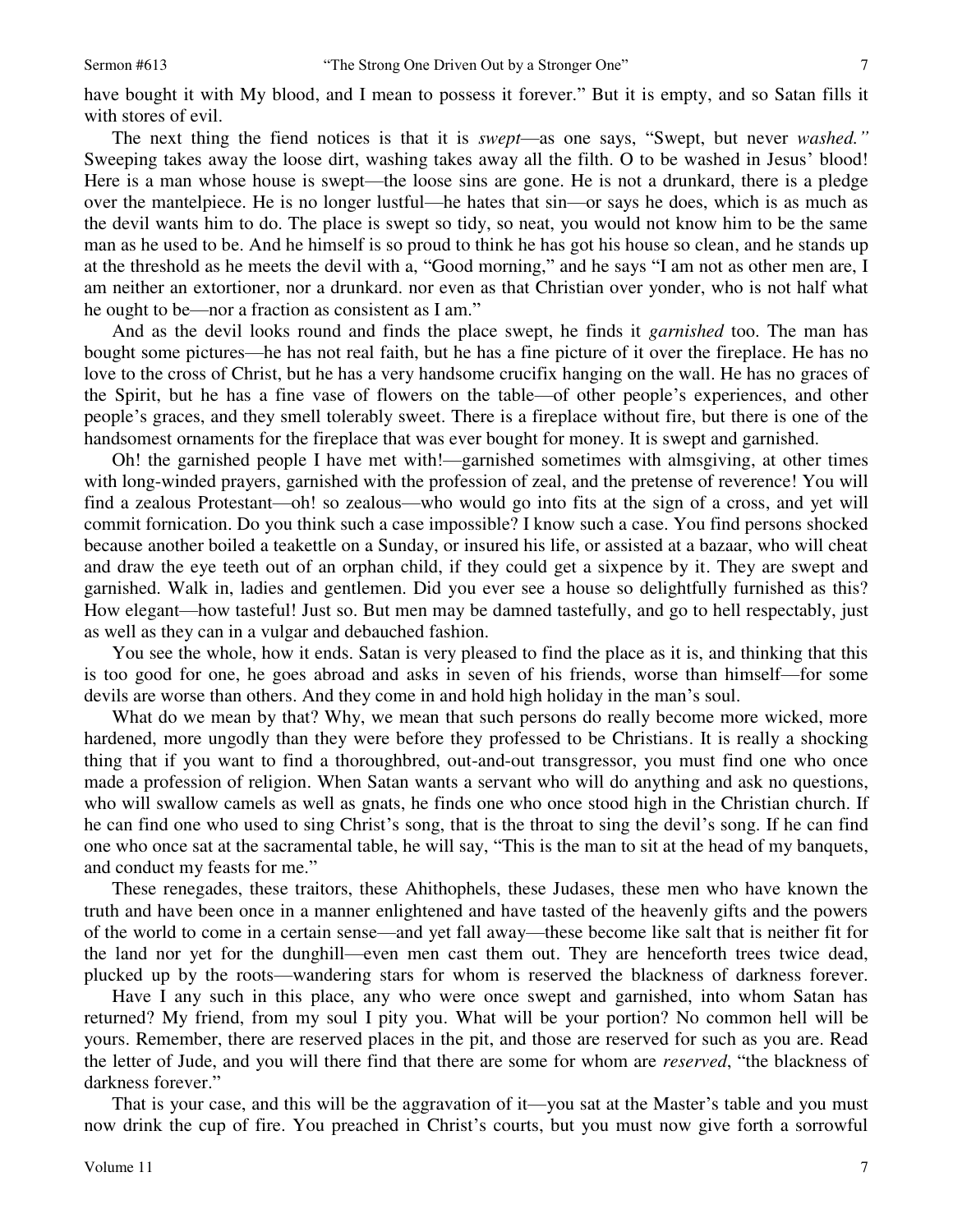sermon concerning your own apostasy. You sang God's praises once, you must now howl out the lament of the damned. You had a glimpse of heaven, you shall now have a dread insight into hell. You talked about eternal life, you shall now feel eternal death—plunged in waves of flame, never to rise again, never to hope, never even to die, for to die were bliss. How dreadful shall your case be! In this world seven times worse than before, but in the world to come, damned, *damned* with an awful emphasis which common sinners cannot know. I pray God that these truths may make us watchful, make us careful lest we be found hypocrites or self-deceived professors.

**III.** I turn to a much more pleasing duty, which is TO TAKE UP THE SAVIOR'S DESCRIPTION OF TRUE CONVERSION. "When a stronger than he shall come upon him, and overcome him, he takes from him all his armor wherein he trusted, and divides his spoils."

Now, observe here is a *"stronger than he."* This is not the man, himself, the man is the house—the man is not as strong as the devil—who is this? This is Jesus Christ, who comes by His Spirit into the heart of man, and the Spirit of God is vastly superior to Satanic power, as much as the infinite Creator Himself must always be superior to the finite creature. He who made Satan knows how to lay at him with His sword, so as to cut Rahab and wound the dragon.

It is not, you see, the result of the man's free will—it is not the result of the devil's free will either. It is the result of a stronger than he coming into the soul. As soon as the stronger than he comes in, there is a conflict. *"He comes upon him,"* that is to say, He attacks him, and ah, how vehemently does Christ lay to at the great enemy of souls. One sword-cut cuts away the plume of pride. Another blow takes away the comfort of sin. And another destroys the reigning power of sin. What a struggle there often is when man is worked upon by the Holy Ghost.

With all the power of prayer, with all the might of faith, the poor soul struggles against Satan. Christ struggles with all the power of His blood, and the blessings of His Spirit, and yet we know in some cases the arch fiend has been allowed to hold out for days, for weeks, even for months, because of the unbelief of the poor soul. "He could not do many mighty works there," it is written, "because of their unbelief." This fight will sometimes grow so hot that the soul will choose strangling rather than life, and yet the result of it is never doubtful, for notice in the text that the stronger than he overcomes at the last.

Oh, well do I remember when the stronger than Satan overcame in my soul. Five years was there a conflict, more or less. Sometimes my proud heart would not yield to sovereign grace. At another time, a willful spirit would go astray after vanity. But at last, when Jesus showed His wounds and said to me, "Look unto me and be you saved, all the ends of the earth," I could hold out no longer, and the evil spirit could resist no more. The wounds of Christ had wounded the old dragon, and the death of the Savior became the death of sin.

Oh, there are many of us who know what it is to be conquered, to be subdued by a power other than our own. And in every case, there must be this experience, or there is no real life. Dear hearer, if your religion grew in your own garden, it is a weed and good for nothing. If your grace springs up as the result of your own willing, your own acting, and your own seeking, it is good for nothing. Christ must seek you, it must be a power far above you, mightier than you, far stronger than you and the devil put together, which must deliver you from your sins.

 As soon as ever the stronger man has conquered the enemy, what does He do? He takes his sword of rebellion, snaps it across His knee, and pulls the armor from the back of the unclean spirit. Prejudice, ignorance, hard-heartedness—all these are pulled off the old enemy. I think I see him—I think I see the Savior stripping him to his shame, and ejecting him from the heart with abhorrence. There, let him go among the dry places and again seek rest and find none.

 Happy day! Happy day for the palace which he once defiled when he is cast out, and cast out forever! Christ Jesus then proceeds to divide the spoil. "There is the man's heart, I will take that," says He, "that shall be a jewel in My crown. The man's love I will set as a jewel upon My arm forever. His memory, his judgment, his power of thought, utterance, and working—these are all Mine," says Christ. He begins to divide the spoil. He puts the broad arrow of the King upon every room in the house, upon